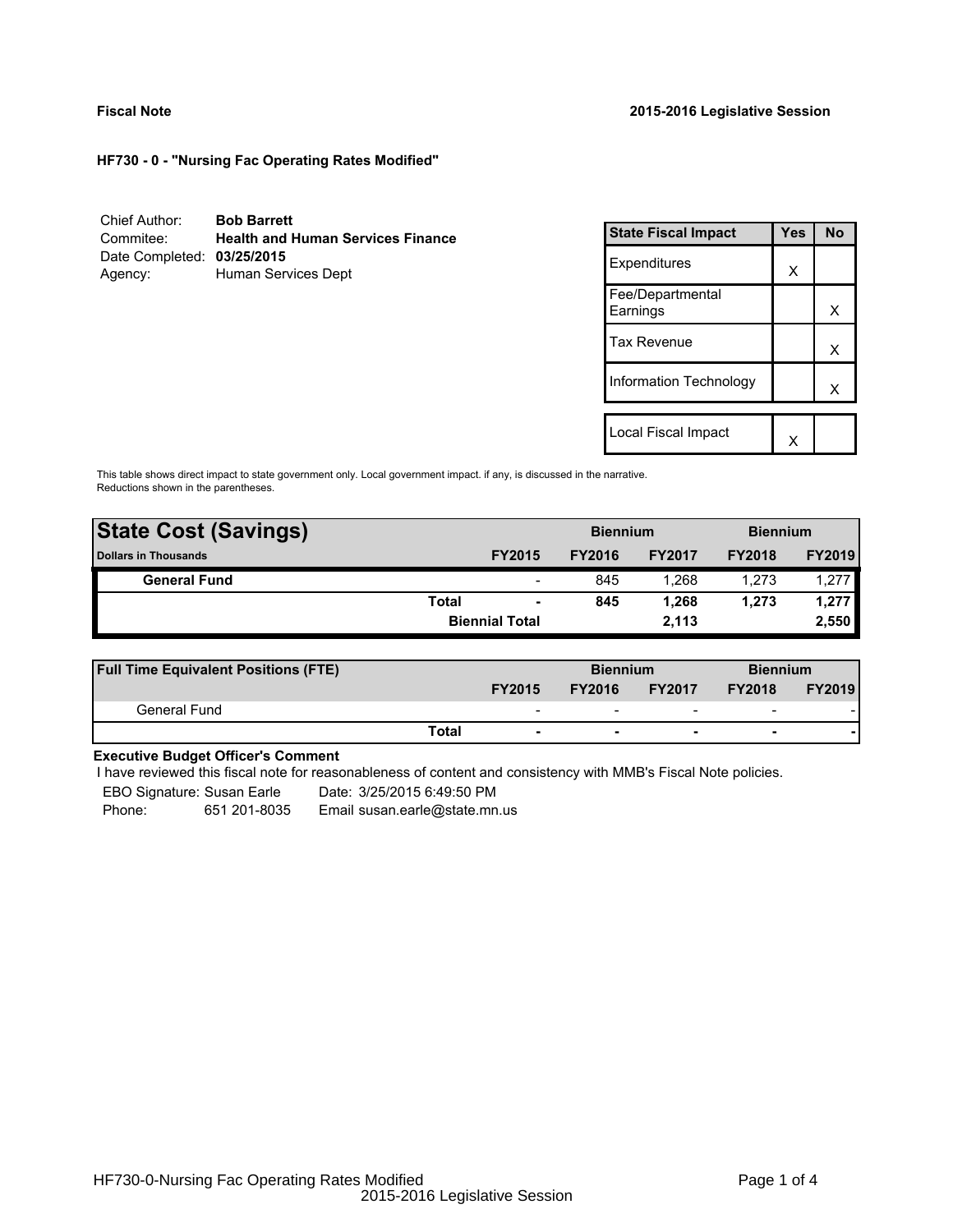## **State Cost (Savings) Calculation Details**

This table shows direct impact to state government only. Local government impact, if any, is discussed in the narrative. Reductions are shown in parentheses.

\*Transfers In/Out and Absorbed Costs are only displayed when reported.

| State Cost (Savings) = 1-2                        |              |                       | <b>Biennium</b> |               | <b>Biennium</b> |               |
|---------------------------------------------------|--------------|-----------------------|-----------------|---------------|-----------------|---------------|
| <b>Dollars in Thousands</b>                       |              | <b>FY2015</b>         | <b>FY2016</b>   | <b>FY2017</b> | <b>FY2018</b>   | <b>FY2019</b> |
| <b>General Fund</b>                               |              |                       | 845             | 1,268         | 1,273           | 1,277         |
|                                                   | <b>Total</b> |                       | 845             | 1,268         | 1,273           | 1,277         |
|                                                   |              | <b>Biennial Total</b> |                 | 2,113         |                 | 2,550         |
| 1 - Expenditures, Absorbed Costs*, Transfers Out* |              |                       |                 |               |                 |               |
| <b>General Fund</b>                               |              |                       | 845             | 1,268         | 1,273           | 1,277         |
|                                                   | <b>Total</b> |                       | 845             | 1,268         | 1,273           | 1,277         |
|                                                   |              | <b>Biennial Total</b> |                 | 2,113         |                 | 2,550         |
| 2 - Revenues, Transfers In*                       |              |                       |                 |               |                 |               |
| <b>General Fund</b>                               |              |                       |                 |               |                 |               |
|                                                   | <b>Total</b> | ۰                     | ۰               | ٠             | ۰               | ۰             |
|                                                   |              | <b>Biennial Total</b> |                 |               |                 |               |

## **Bill Description**

This proposal is to provide nursing facilities (NF) in Mille Lacs, Isanti, Chisago, and Kanabec Counties an operating rate increase. The increase is proposed to be linked to the median operating rate of the case-mix with a weight of 1.0 (DDF) of all NFs in Geographic Group III.

### **Assumptions**

The Nursing Facility Rates and Policy Division used the following assumptions and computations to approximate the fiscal impact of this bill.

This proposal can be implemented within the existing administrative resources of the Department.

The effective date of the rate adjustments in this bill is October 1, 2015.

Minnesota's first fiscal year related to this bill ends on June 30, 2016.

Payment for services lags the provision of services by one month.

The costs/savings from the proposal are adjusted by forecasted changes in resident case-mix scores.

The state share of costs/savings is determined by amounts paid by other governmental units:

-- the base federal share is 50% of the total; a small amount of payments are eligible for higher federal rates;

- -- the county share is estimated to be 2.3% of the non-federal share;
- -- the state share is the total minus the federal share and the county share.

The number of nursing facilities that this bill applies to is nine. However, one of these NFs (Mille Lacs Health System) will incur a rate decrease under this proposal instead of a rate increase because their current DDF rate exceeds the median DDF operating rate of Geographic Group III and the current bill language does not include a hold-harmless provision.

The COLA rate increase effective 10/1/2015 (MN Statute 256B.434, Subd. 19b) will not be repealed.

The number of Medicaid days will remain the same each year for each of these facilities through FY2019.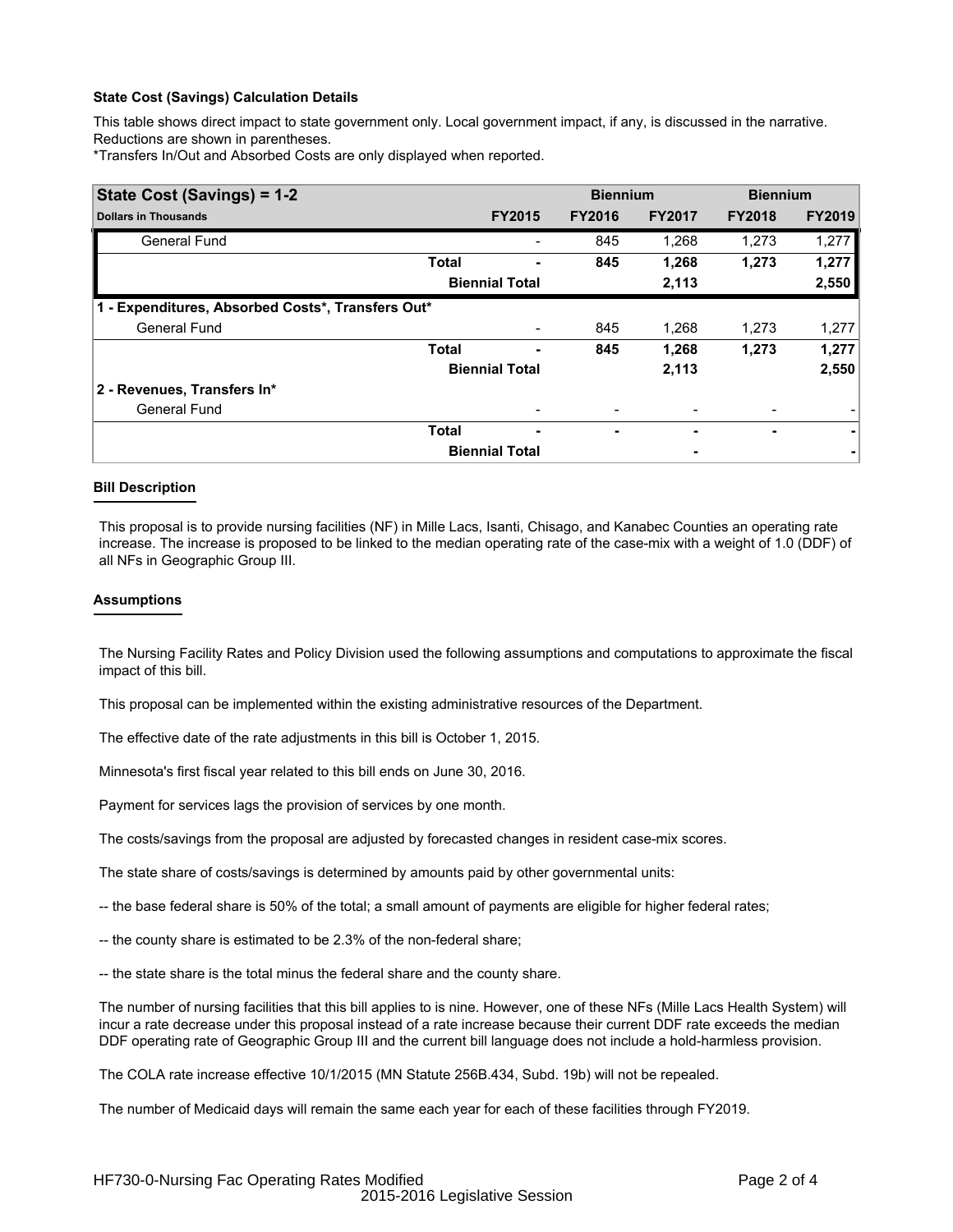## **Expenditure and/or Revenue Formula**

The proposed increase is to bring the operating rate of the case-mix rate with a weight of 1.0 (DDF) up to the median of Geographic Group III; \$147.66. The case-mix rates other than DDF are to be computed by multiplying the DDF target rate by the percentage of each facility's rates that are case-mix adjusted and the corresponding case-mix weight and then adding the non-case-mix portion of the target rate (used 1/1/12 RUGs IV conversion). The 3.2% rate increase currently in law effective October 1, 2015 (256B.434, Subd. 19b) is added to the operating rates after calculating the proposed rate increase. A portion of this rate increase (.8%) is due to the quality incentive program (QIIP) which is effective October 1, 2015. Not all nursing facilities will be guaranteed this increase their increase will be dependent upon their Nursing Facility report card quality score. However, the .8% increase is the average base for nursing facilities for QIIP. The calculations are based on each facility's current operating rate and resident days on the 9/30/13 cost report.

| Total annual cost/(savings) in thousands | FY 2016     | FY 2017     | FY 2018     |    | FY 2019 |
|------------------------------------------|-------------|-------------|-------------|----|---------|
| Operating rate increases                 | \$<br>2,605 | \$<br>2,605 | \$<br>2,605 | \$ | 2,605   |
| Case-mix acuity increase factor          | 0.3300%     | 0.6610%     | 0.9933%     |    | 1.3233% |
| Adjusted costs                           | \$<br>2,613 | \$<br>2,622 | \$<br>2,631 | \$ | 2,639   |
| SFY payment delay                        | 66.85%      |             |             |    |         |
| Projected MA costs/(savings)             | \$<br>1,747 | \$<br>2,621 | \$<br>2,630 | \$ | 2,638   |
| Federal share                            | \$<br>882   | \$<br>1,323 | \$<br>1,327 | \$ | 1,331   |
| State budget                             | \$<br>845   | \$<br>1,268 | \$<br>1,273 | \$ | 1,277   |
| County share                             | \$<br>20    | \$<br>30    | \$<br>30    | \$ | 30      |
| MA Grants (state budget) BACT 33 LF      | \$<br>845   | \$<br>1,268 | \$<br>1,273 | \$ | 1,277   |
| <b>Administrative Costs</b>              | \$          | \$          | \$          | \$ |         |
| Total Costs/(Savings)                    | \$<br>845   | \$<br>1,268 | \$<br>1,273 | S. | 1,277   |

| Fiscal Tracking Summary (\$000s) |           |             |           |           |               |           |
|----------------------------------|-----------|-------------|-----------|-----------|---------------|-----------|
| <b>Description</b>               | Fund      | <b>BACT</b> | FY2016    | FY2017    | <b>FY2018</b> | FY2019    |
| NF operating rate increases      | <b>GF</b> | 33 LF       | 845       | 1,268     | 1,273         | 1,277     |
|                                  |           |             |           |           |               |           |
| <b>Total Net Fiscal Impact</b>   |           |             | 845       | 1,268     | 1,273         | 1,277     |
| <b>Full Time Equivalents</b>     |           |             | <b>NA</b> | <b>NA</b> | <b>NA</b>     | <b>NA</b> |

**Long-Term Fiscal Considerations**